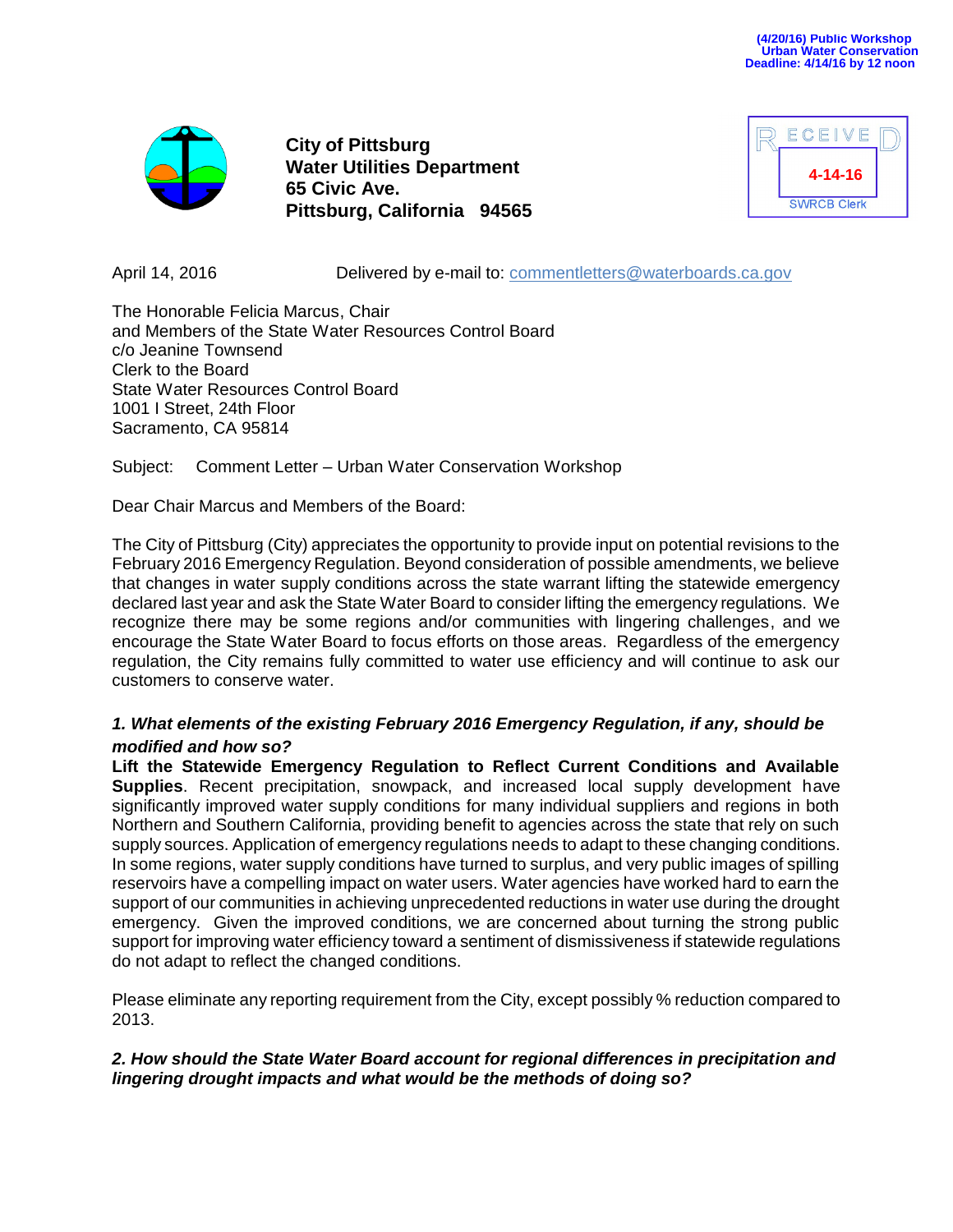**Implement Self-Certification Supply-Based Approach in Lieu of Statewide Conservation Mandate.** Given that local suppliers are the best equipped authority to assess the sustainability of local supplies, we support a self-certification process for urban water suppliers in lieu of a statewide conservation mandate. Such a self-certification approach would be appropriate only for a Governordeclared drought emergency.

If the existing emergency were to continue, the self-certification would require urban water suppliers, either individually or as a region, to report in June 2016 on available supplies (including surface water and groundwater storage) and demands with a look-ahead projection through October 2016. Self-certification at a regional basis would be an available option if all urban water agencies in the region agree to this approach.

Suppliers would report on their anticipated supplies and demands through October 2016 by providing information to the State Water Board. If available supplies are sufficient to meet anticipated demands and maintain supply reserves for future drought periods to pre-drought-levels, the supplier would be exempt from a mandated conservation standard under the current Emergency Regulation. If available supplies are not sufficient to meet anticipated demands, the actual shortage level identified would serve as their standard through October 2016. If a supplier does not submit data to self-certify, their current conservation standard would default to the adopted state standard. Given the current hydrologic conditions, we expect that this would be a lower, less-restrictive standard.

The State Water Board would have the ability to verify agencies' certified supply figures by requesting documentation that would support the figures (e.g., urban water management plans, integrated regional water management plans, water master annual reports, groundwater plans, drought management plans).

**Focus Support on Water Suppliers and Communities Needing Assistance.** We support the State Water Board in using its limited resources most effectively by focusing efforts on water suppliers and rural disadvantaged communities (DACs) with severe shortages and/or water quality issues. In focusing its efforts in this direction, the State Water Board can provide the necessary services and recommend funding for those that need the most help.

## *3. To what extent should the State Water Board consider the reliability of urban water supplier supply portfolios in this emergency regulation?*

When a statewide governor-declared drought emergency does exist, City would support an amended Emergency Regulation that considers the multitude of unique local conditions, allows local discretion in fully utilizing available resources. The City has made a sizable investment to provide emergency and drought water storage in Los Vaqueros Reservoir. It is a financial burden to have made this investment and then have to significantly cut back in the water sales (and revenue). This affects the ability to pay for the storage project without a significant rate increase, or alternately, affecting our ability to fund much needed capital replacement.

## *4. Climate adjustment*

As interpreted by staff, the current climate adjustment refers to using a weather station within the service area. If a weather station was not available, a CIMIS station from an adjacent area was not accepted. We submitted data from two CIMIS station, one on each side of the City. We have 50 years of temperature data, but not ETo. We were not told that the climate adjustment data submittal was denied. In addition, "weather station" was not clearly defined. Please correct this regulation, if it is used again.